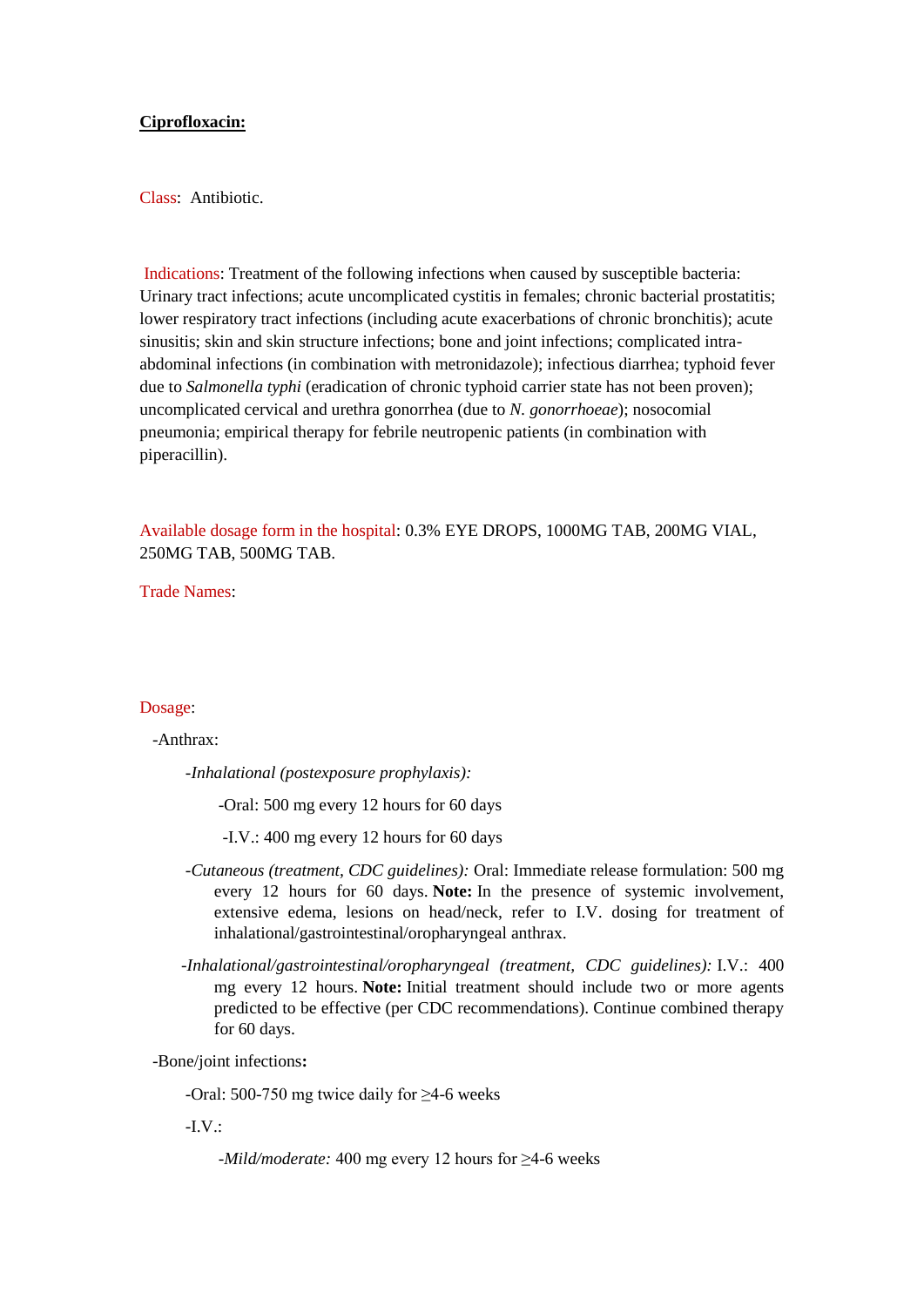*-Severe/complicated:* 400 mg every 8 hours for ≥4-6 weeks

- -Chancroid (unlabeled use): Oral: 500 mg twice daily for 3 days (CDC, 2010)
- **-**Endocarditis due to HACEK organisms (AHA guidelines, unlabeled use): **Note:** Not firstline option; use only if intolerant of beta-lactam therapy:
	- Oral: 500 mg every 12 hours for 4 weeks
	- I.V.: 400 mg every 12 hours for 4 weeks
- **-**Epididymitis, chlamydial (unlabeled use): Oral: 500 mg single dose (Canadian STI Guidelines, 2008)
- -Febrile neutropenia: I.V.: 400 mg every 8 hours for 7-14 days (combination therapy with piperacillin generally recommended)
- -Gonococcal infections**:**
	- *-Urethral/cervical gonococcal infections:* Oral: 250-500 mg as a single dose (CDC recommends concomitant doxycycline or azithromycin due to possible coinfection with *Chlamydia*); **Note:** As of April 2007, the CDC no longer recommends the use of fluoroquinolones for the treatment of uncomplicated gonococcal disease.
	- *-Disseminated gonococcal infection (CDC guidelines):* Oral: 500 mg twice daily to complete 7 days of therapy (initial treatment with ceftriaxone 1 g I.M./I.V. daily for 24-48 hours after improvement begins);**Note:** As of April 2007, the CDC no longer recommends the use of fluoroquinolones for the treatment of more serious gonococcal disease, unless no other options exist and susceptibility can be confirmed via culture.
- **-**Granuloma inguinale (donovanosis) (unlabeled use): Oral: 750 mg twice daily for at least 3 weeks (and until lesions have healed) (CDC, 2010)

-Infectious diarrhea**:** Oral:

- *-Salmonella:* 500 mg twice daily for 5-7 days
- *-Shigella (including Shigella dysentery type 1) (unlabeled regimen):* 500 mg twice daily for 3 days (IDSA, 2001)
- *-Traveler's diarrhea (unlabeled regimen):* Mild: 750 mg as a single dose (CDC, 2012; de la Cabada Bauch, 2011); Severe: 500 mg twice daily for 3 days (IDSA, 2001)
- *-Vibrio cholerae (unlabeled regimen):* 1 g as a single (CDC, 2011)
- -Intra-abdominal, complicated, community-acquired (in combination with metronidazole)**:**  Note: Avoid using in settings where *E. coli* susceptibility to fluoroquinolones is <90%:
	- -Oral: 500 mg every 12 hours for 7-14 days
	- -I.V.: 400 mg every 12 hours for 7-14 days; **Note:** 2010 IDSA guidelines recommend treatment duration of 4-7 days (provided source controlled)

-Lower respiratory tract:

-Oral: 500-750 mg twice daily for 7-14 days

-I.V.:

*-Mild/moderate:* 400 mg every 12 hours for 7-14 days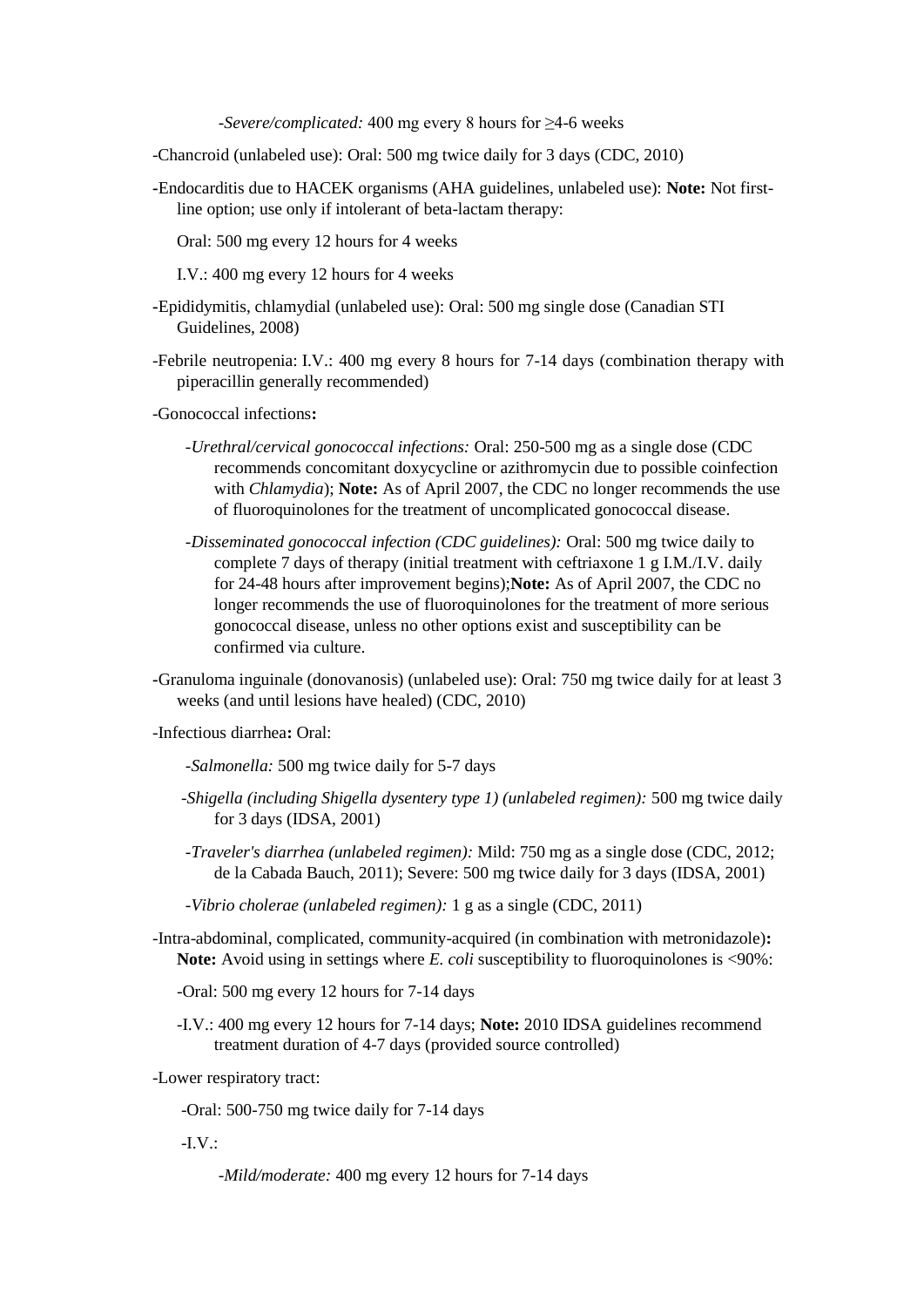*-Severe/complicated:* 400 mg every 8 hours for 7-14 days

 -Meningococcal meningitis prophylaxis (unlabeled use): Oral: 500 mg as a single dose (CDC, 2005)

-Nosocomial pneumonia: I.V.: 400 mg every 8 hours for 10-14 days

-Periodontitis (unlabeled use): Oral: 500 mg every 12 hours for 8-10 days (Rams, 1992)

-Prostatitis (chronic, bacterial):

-Oral: 500 mg every 12 hours for 28 days

-I.V.: 400 mg every 12 hours for 28 days

-Sinusitis (acute):

-Oral: 500 mg every 12 hours for 10 days

-I.V.: 400 mg every 12 hours for 10 days

-Skin/skin structure infections:

-Oral: 500-750 mg twice daily for 7-14 days

-I.V.: Mild-to-moderate: 400 mg every 12 hours for 7-14 days; Severe/complicated: 400 mg every 8 hours for 7-14 days

-Typhoid fever: Oral: 500 mg every 12 hours for 10 days

-Urinary tract infection:

 *-Acute uncomplicated, cystitis:*

-Oral:

-Immediate release formulation: 250 mg every 12 hours for 3 days

-Extended release formulation (Cipro® XR): 500 mg every 24 hours for 3 days

-I.V.: 200 mg every 12 hours for 7-14 days

 *-Complicated (including pyelonephritis):*

-Oral:

-Immediate release formulation: 500 mg every 12 hours for 7-14 days

-Extended release formulation (Cipro® XR): 1000 mg every 24 hours for 7- 14 days

-I.V.: 400 mg every 12 hours for 7-14 days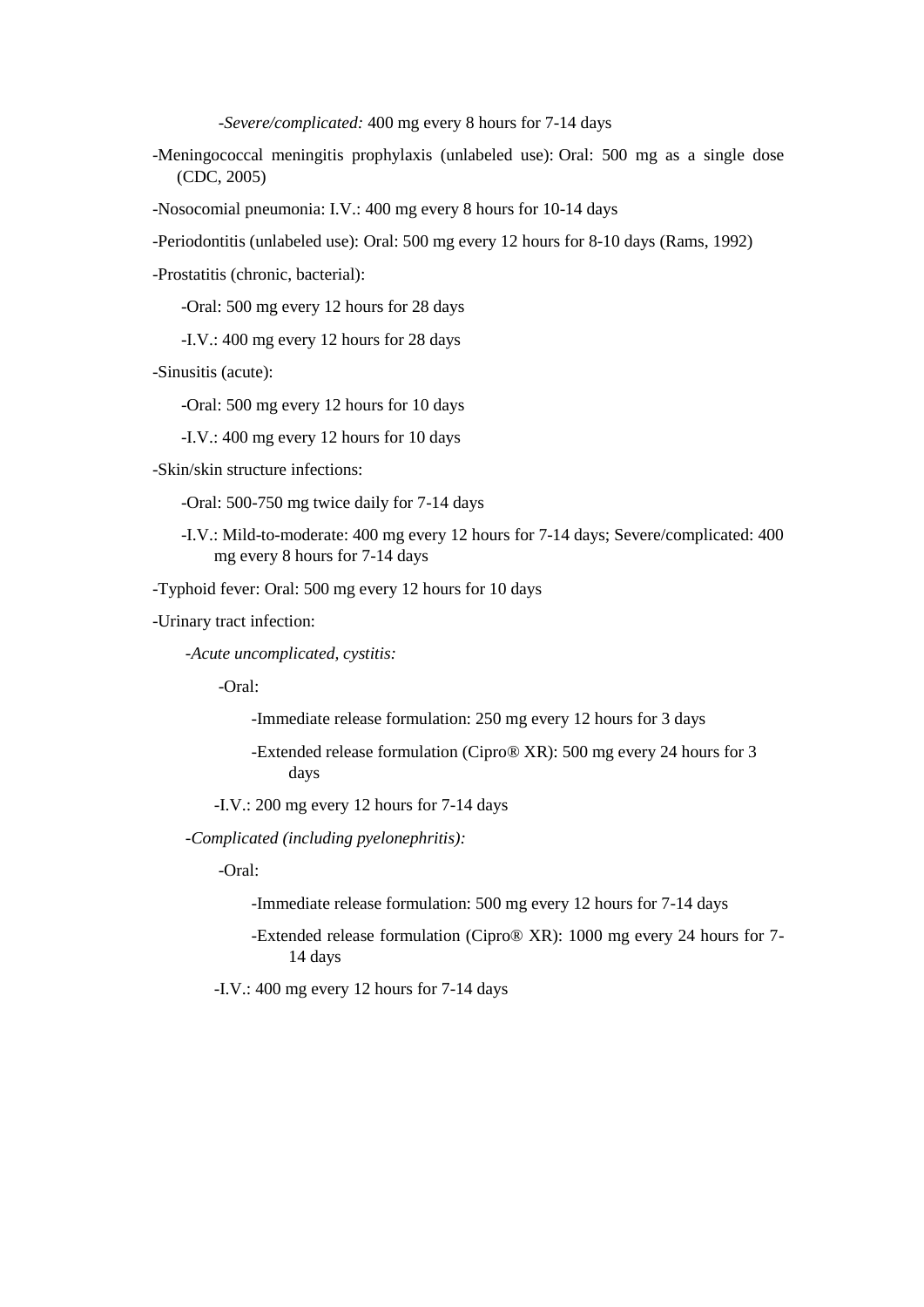Renal Impairment :

*Manufacturer's recommendations:*

-Oral, immediate release:

 $-Cl_{cr} > 50$  mL/minute: No dosage adjustment necessary.

 $-Cl_{cr}$  30-50 mL/minute: 250-500 mg every 12 hours

 $-Cl_{cr}$  5-29 mL/minute: 250-500 mg every 18 hours

-ESRD on intermittent hemodialysis (IHD)/peritoneal dialysis (PD) (administer after dialysis on dialysis days): 250-500 mg every 24 hours

-Oral, extended release:

 $-Cl_{cr}$  > 30 mL/minute: No dosage adjustment necessary.

 $-Cl_{cr}$  < 30 mL/minute: 500 mg every 24 hours

-ESRD on intermittent hemodialysis (IHD)/peritoneal dialysis (PD) (administer after dialysis on dialysis days): 500 mg every 24 hours

-I.V.:

 $-Cl_{cr} \geq 30$  mL/minute: No dosage adjustment necessary.

 $-Cl_{cr}$  5-29 mL/minute: 200-400 mg every 18-24 hours

*-Alternate recommendations:* Oral (immediate release), I.V.:

- $-Cl_{cr} > 50$  mL/minute: No dosage adjustment necessary (Aronoff, 2007).
- $-Cl_{cr}$  10-50 mL/minute: Administer 50% to 75% of usual dose every 12 hours (Aronoff, 2007).
- $-Cl_{cr}$  <10 mL/minute: Administer 50% of usual dose every 12 hours (Aronoff, 2007).
- -Intermittent hemodialysis (IHD) (administer after hemodialysis on dialysis days): Minimally dialyzable (<10%): Oral: 250-500 mg every 24 hours **or** I.V.: 200-400 mg every 24 hours (Heintz, 2009). **Note:** Dosing dependent on the assumption of 3 times weekly, complete IHD sessions.
- -Continuous renal replacement therapy (CRRT) (Heintz, 2009; Trotman, 2005): Drug clearance is highly dependent on the method of renal replacement, filter type, and flow rate. Appropriate dosing requires close monitoring of pharmacologic response, signs of adverse reactions due to drug accumulation, as well as drug concentrations in relation to target trough (if appropriate). The following are general recommendations only (based on dialysate flow/ultrafiltration rates of 1-2 L/hour and minimal residual renal function) and should not supersede clinical judgment:

-CVVH/CVVHD/CVVHDF: I.V.: 200-400 mg every 12-24 hours